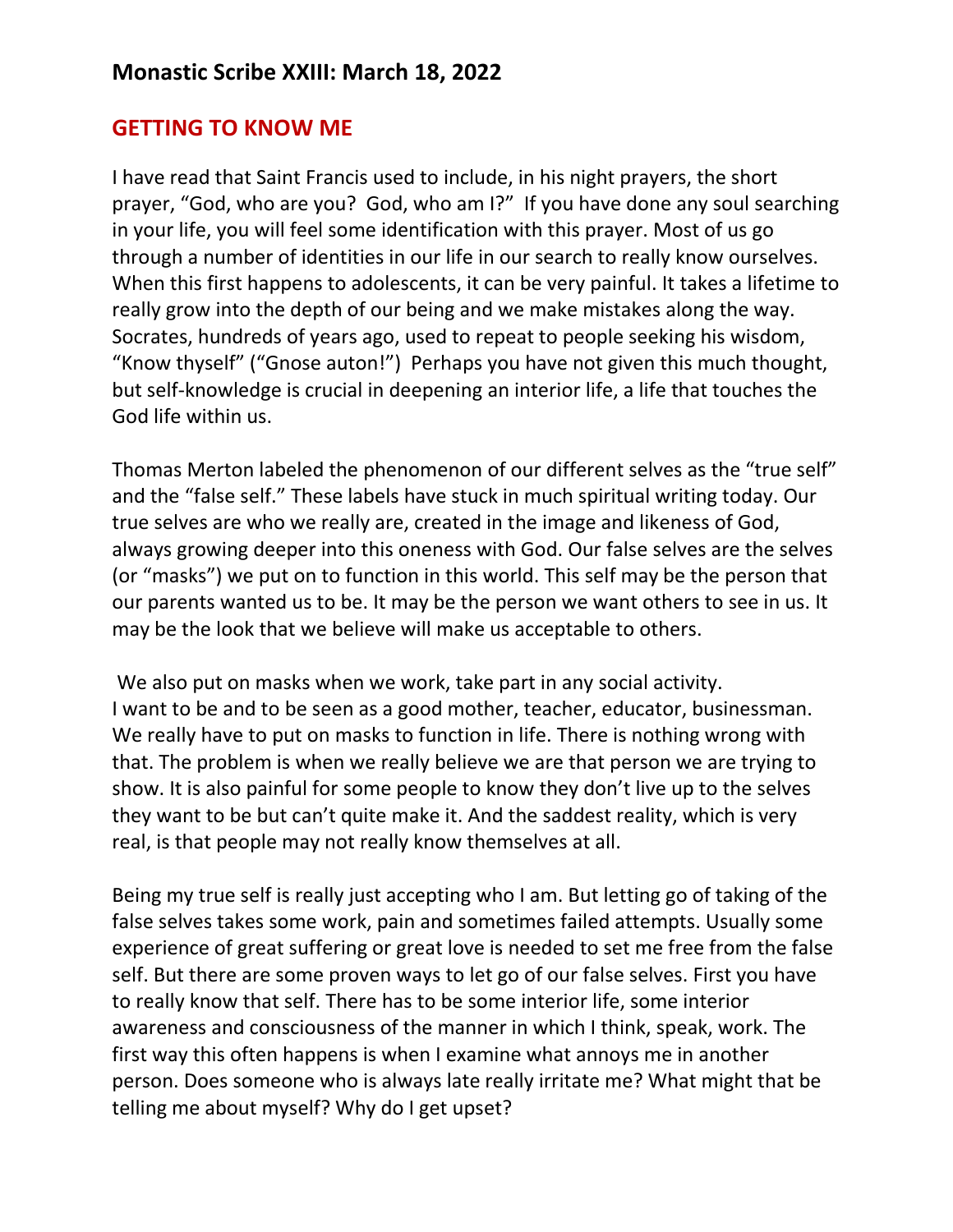## **Monastic Scribe XXIII: March 18, 2022**

This gets more serious when I am disturbed by people who are different – Blacks, Latinos, Asians, gays, immigrants. Why do they threaten me? Why do they scare me? A Black movie director was recently arrested, handcuffed and taken away when some neighbor saw him. This neighbor is not a free person.

Silence and reflection are also needed to know myself. To ponder nature, other cultures, other ages may shed new life on how small my vision is. If your world is always noisy, always plugged in to some gadget, always tuned into your television or talking to Alexa, you will not hear yourself and thus not hear God. Carl Jung called the part of ourselves that we do not want to see or acknowledge as "the shadow". It contains the aspects of ourselves that we would really like to deny or ignore. And Richard Rohr calls the work we have to do to acknowledge our shadow and bring it into light, as "shadow boxing". It takes work, silence, reflection. And a sense of humor too – laugh at yourself! "Oh, what an ass I am!"

What does all this have to say about God? We may be very good at praying and doing churchy things. But to what God do we pray? God is a great mystery but Saint John tells us, "God is love". God is absolute love and loves us all the time. This means God loves as we are, now, with imperfections and even sinfulness. We reject this loving God if we reject ourselves. So the great irony is that we aren't loved by God because we are perfect and sinless. God wouldn't recognize such a person. Rather God loves the real, struggling me. We have to accept that real, true self if God is to find us. Stop trying to be perfect. Stop pretending you are anything but that which you are. Be truthful, utterly honest with God and yourself.

Thus Saint Francis prayed to know himself. Years before that, Saint Augustine prayed, "Noverim me ut noverim te" which means, "Oh that I would know myself so that I might know You." Saint Thérese, the Little Flower, prayed to bear the displeasing parts of herself. If I love and accept my true self, I will also accept the real selves of others. I will not judge or discriminate against others. Dualistic thinking, that is "either/or", "in/out", "superior/inferior" may work in the world of business, machines, theories but it doesn't work with God and people.

I do not write to you because I think I know myself now. I still become surprised when I get an insight into myself. "Why didn't I see this before? Why did it take me so long?" I thank God who is patient with me and allows me to make mistakes so I may grow up. I love God and myself more and I become a freer and a more